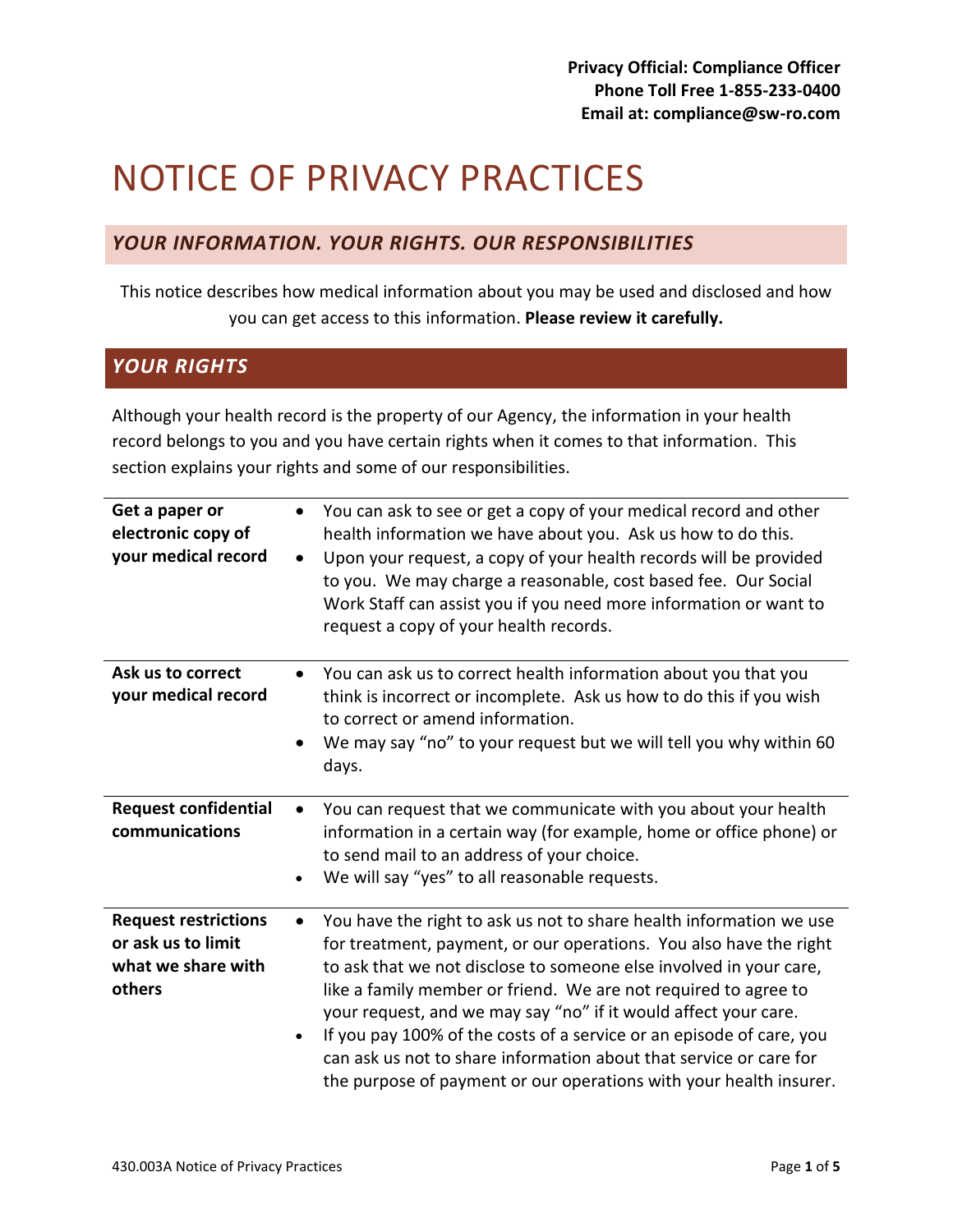| <b>YOUR RIGHTS CONTINUED</b>                                        |                                                                                                                                                                                                                                                                                                                                                                                                                                                                                                       |  |
|---------------------------------------------------------------------|-------------------------------------------------------------------------------------------------------------------------------------------------------------------------------------------------------------------------------------------------------------------------------------------------------------------------------------------------------------------------------------------------------------------------------------------------------------------------------------------------------|--|
| Request a list of<br>those with whom<br>we've shared<br>information | You can ask us to provide a list of the times we have disclosed your<br>health information for six years prior to the date you ask, who<br>we've shared it with, and why.<br>We will include all disclosures except for those about treatment,<br>$\bullet$<br>payment and health care operations, and other disclosures (such as<br>any you asked us to make). Ask us how to request this information.                                                                                               |  |
| Receive a copy of<br>this notice                                    | We will give you a paper copy of this notice at the time of your<br>$\bullet$<br>admission but you may ask for another copy at any time.                                                                                                                                                                                                                                                                                                                                                              |  |
| <b>Choose someone to</b><br>act for you                             | If you have given someone medical or healthcare power of attorney<br>$\bullet$<br>or if someone is your legal guardian, that person can act on your<br>behalf and make choices about your health information.<br>We will make sure the person has the authority and can act for you<br>$\bullet$<br>before we take action.                                                                                                                                                                            |  |
| File a complaint if<br>you feel your rights<br>are violated         | We want you to let us know if you feel your rights have been<br>٠<br>violated. Contact us using the information on the top of page 1.<br>You can also file a complaint with the U.S. Department of Health<br>$\bullet$<br>and Human Services Office for Civil Rights by sending a letter to 200<br>Independence Avenue, S.W., Washington, D.C. 20201, calling 1-877-<br>696-6775, or visiting www.hhs.gov/ocr/privacy/hipaa/complaints/.<br>We will not retaliate against you for filing a complaint. |  |

## *YOUR CHOICES*

**For certain health information, you can tell us your choices about what we share.** If you have a clear preference for how we share your information in the situations described below, talk to us. Tell us what you want us to do, and we will follow your instructions.

| In these cases, you<br>have both the right<br>and choice to tell us<br>to: | Share information with your family, close friends, or others involved<br>$\bullet$<br>in your care<br>Share information in a disaster relief situation<br>$\bullet$<br>Include your information in our directory<br>$\bullet$<br>Contact you for fundraising efforts<br>$\bullet$ |  |
|----------------------------------------------------------------------------|-----------------------------------------------------------------------------------------------------------------------------------------------------------------------------------------------------------------------------------------------------------------------------------|--|
|                                                                            | If you are not able to tell us your preference, for example if you are<br>unconscious, we may go ahead and share your information if we believe<br>it is in your best interest. We may also share your information when                                                           |  |
|                                                                            | needed to lessen a serious and imminent threat to health or safety.                                                                                                                                                                                                               |  |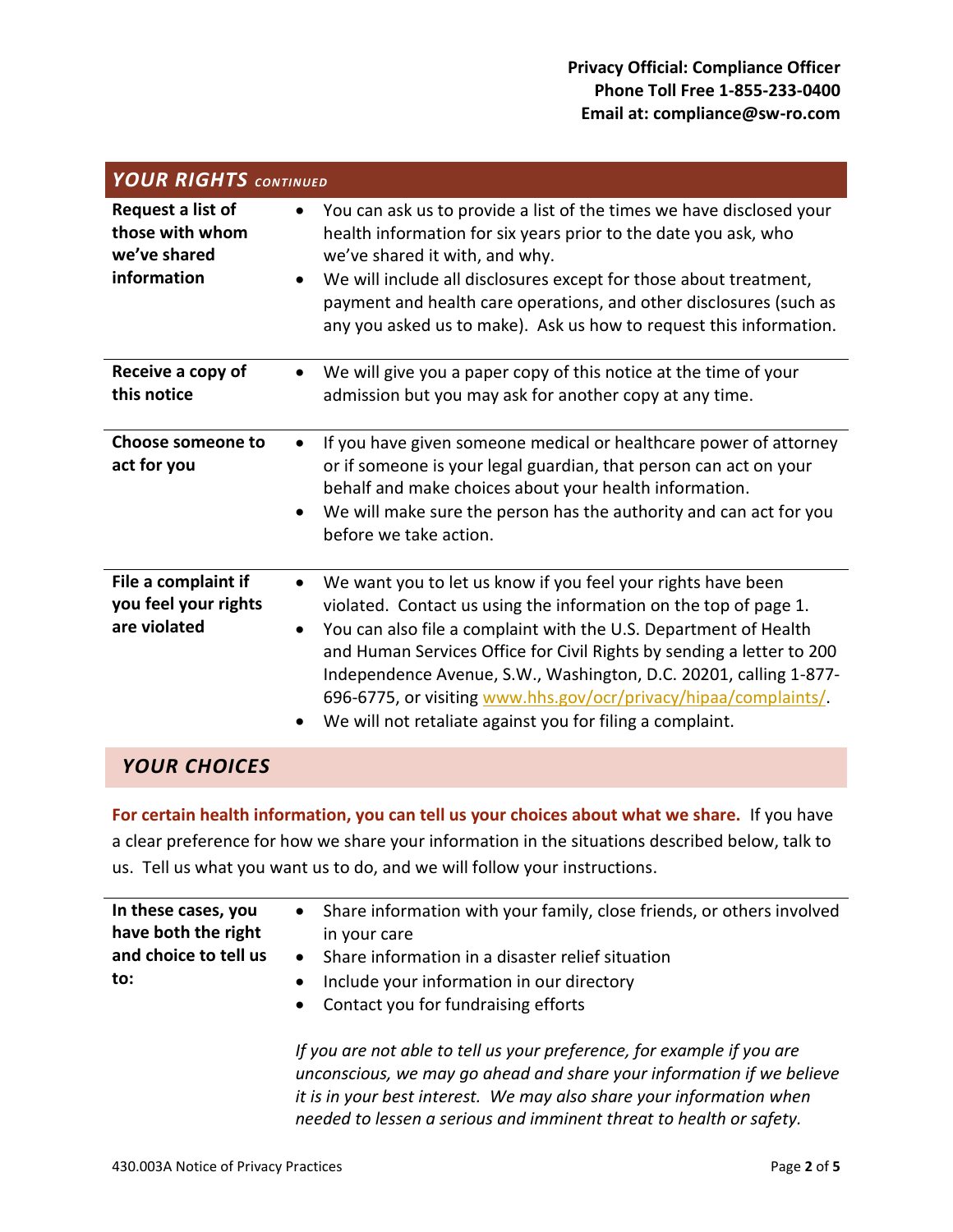| <b>YOUR CHOICES CONTINUED</b>                                                             |                                                                                                                              |  |  |  |
|-------------------------------------------------------------------------------------------|------------------------------------------------------------------------------------------------------------------------------|--|--|--|
| In these cases we<br>never share your<br>information unless<br>you give us<br>permission: | Marketing purposes<br>$\bullet$<br>Sale of your information<br>$\bullet$<br>Sharing of most psychotherapy notes<br>$\bullet$ |  |  |  |
| In the case of<br>fundraising:                                                            | We may contact you for fundraising efforts, but you can tell us not<br>$\bullet$<br>to contact you again.                    |  |  |  |

# *OUR USES AND DISCLOSURES*

**How do we use or share your health information?** We are allowed by law to share your health information in the following ways.

| <b>Treat you</b>                             | We can use and share your health<br>information to provide you with health-<br>related services                                         | Example: A doctor or hospital<br>treating you asks us for<br>information about your<br>medications.                          |
|----------------------------------------------|-----------------------------------------------------------------------------------------------------------------------------------------|------------------------------------------------------------------------------------------------------------------------------|
| <b>Bill for your</b><br>services             | We can use and share your health<br>information to bill and get payment from<br>health plans, insurance companies or other<br>entities. | <i>Example:</i> We give information<br>about you to your health<br>insurance plan so it will pay<br>for your services.       |
| <b>Run and</b><br>manage our<br>organization | We can use and share your health<br>information to operate our agency, improve<br>your care, and contact you when necessary.            | <b>Example:</b> We use health<br>information about you to<br>manage your treatment and<br>conduct audits to improve<br>care. |

**How else can we use or share your health information?** There are other situations where we are allowed or required to share your information. These are usually in ways that contribute to the public good and are described below. We have to meet certain conditions before we can share your information for these purposes. For more information see: [www.hhs.gov/ocr/privacy/hipaa/understanding/consumers/index/html.](http://www.hhs.gov/ocr/privacy/hipaa/understanding/consumers/index/html)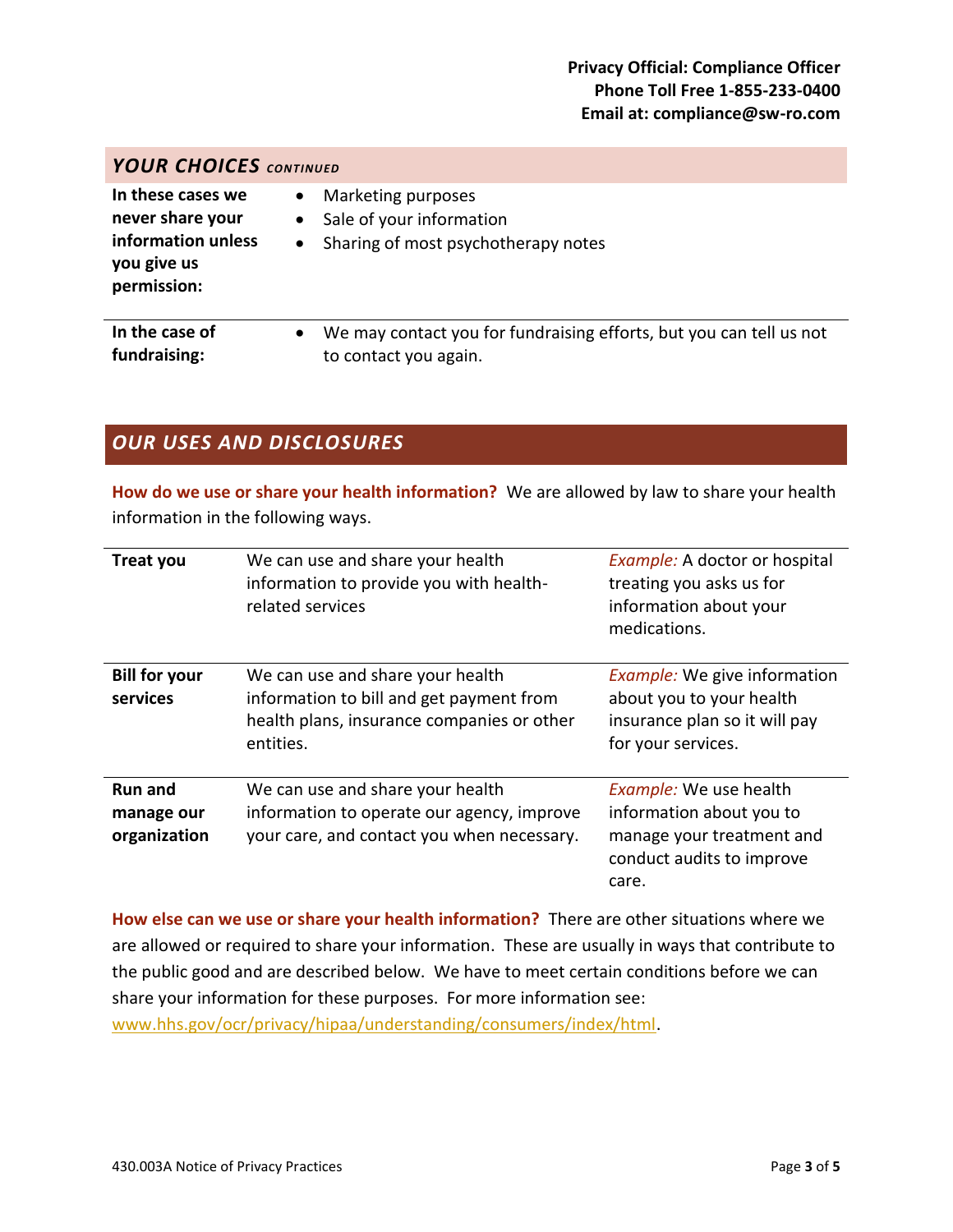| <b>OUR USES AND DISCLOSURES CONTINUED</b>                                                        |                                                                                                                                                                                                                                                                                                                                                                                      |  |
|--------------------------------------------------------------------------------------------------|--------------------------------------------------------------------------------------------------------------------------------------------------------------------------------------------------------------------------------------------------------------------------------------------------------------------------------------------------------------------------------------|--|
| Comply with the law                                                                              | We can share information about you if the law requires it, including<br>with the Department of Health and Human Services if it wants to<br>see if we're complying with federal privacy law.                                                                                                                                                                                          |  |
| <b>Assisting with public</b><br>health and safety<br>issues                                      | We can share health information about you for certain situations<br>such as:<br>Preventing disease<br>$\circ$<br>Helping with product recalls<br>$\circ$<br>Reporting adverse drug reactions<br>$\circ$<br>Reporting suspected abuse, neglect or crimes<br>$\circ$<br>Preventing or reducing a serious threat to others<br>$\circlearrowright$                                       |  |
| Do Research                                                                                      | We can share your information for health research                                                                                                                                                                                                                                                                                                                                    |  |
| <b>Perform functions on</b><br>our behalf                                                        | We can share your information to business partners performing<br>$\bullet$<br>functions on our behalf such as billing for your services. All of our<br>business partners are obligated to protect your privacy and are not<br>allowed to share information outside of our arrangement.                                                                                               |  |
| Respond to organ<br>and tissue donation<br>requests                                              | We can share health information about you with organ<br>procurement organizations                                                                                                                                                                                                                                                                                                    |  |
| Work with a medical<br>examiner or funeral<br>director                                           | We can share health information with a coroner, medical examiner,<br>or funeral director when an individual dies.                                                                                                                                                                                                                                                                    |  |
| <b>Address worker's</b><br>compensation, law<br>enforcement, and<br>other government<br>requests | We can share health information about you:<br>$\circ$ For worker's compensation claims<br>For law enforcement purposes or with a law<br>$\circ$<br>enforcement official<br>With health oversight agencies for activities authorized<br>$\circ$<br>by law<br>For special government functions such as military,<br>$\circ$<br>national security, and presidential protective services |  |
| <b>Respond to lawsuits</b><br>and legal actions                                                  | We can share health information about you in response to a court<br>$\bullet$<br>or administrative order, or in response to a subpoena.                                                                                                                                                                                                                                              |  |